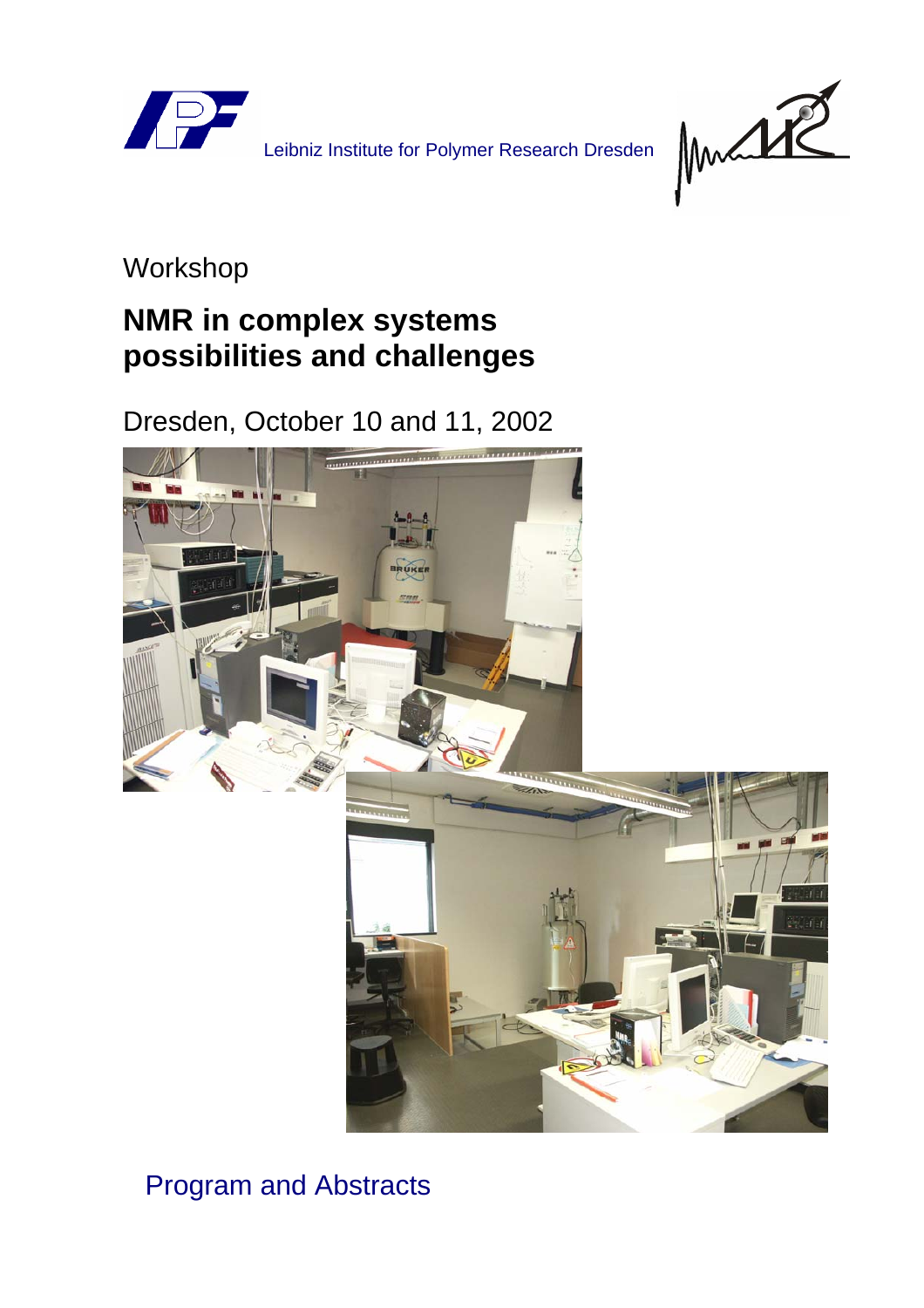**The new laboratory is located in the Max-Bergmann Center for Biomaterials at the Institute for Polymer Research Dresden.** 

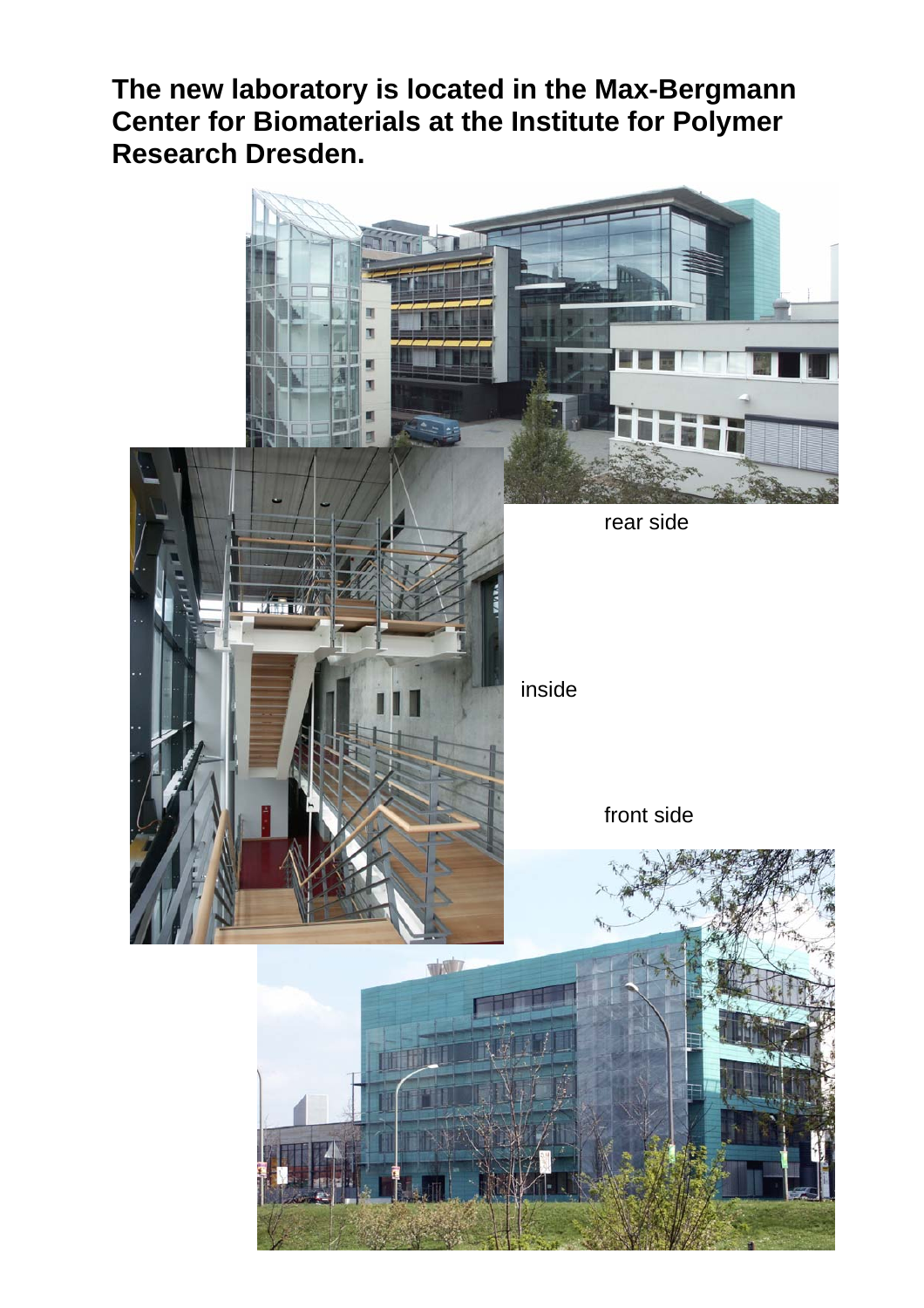

The lab in April: >> under construction.<<

A little later: >> There is plenty of room at bottom. <<



Do not throw! The 300 is carefully lowered.

Please wait! The 500 is looking forward to be hung up soon.

**Ready to work!** 

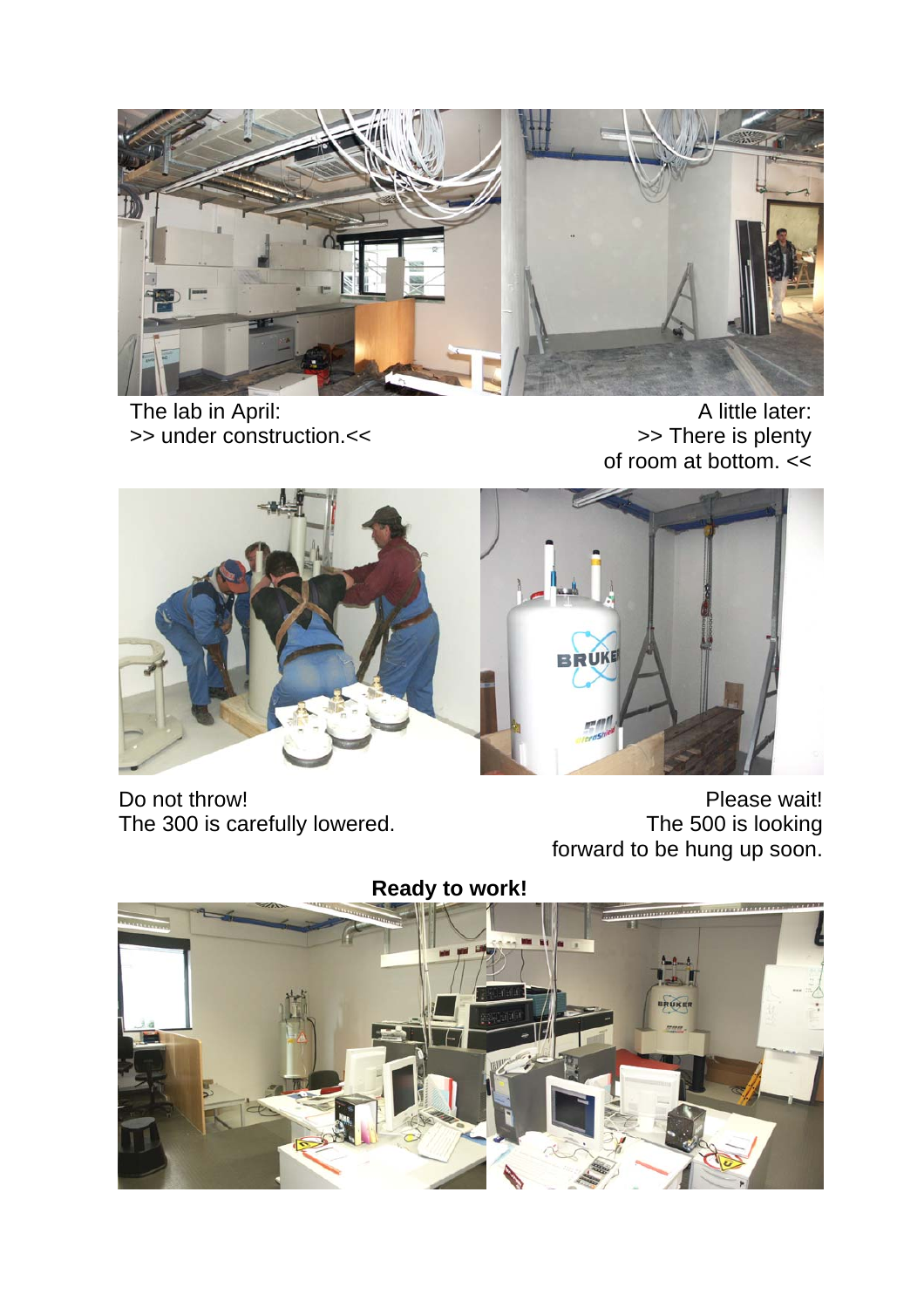The new laboratory houses two new spectrometers, which are equipped with magnets of 7 Tesla and 11 Tesla respectively, permitting solid-state NMR and pulsed field gradient NMR. The 500 MHz spectometer is funded from the IPF, funds for a replacement console at the 300 MHz spectrometer from the Federal Ministry for Education and Research are gratefully acknowledged.

These instruments in a dedicated laboratory provide new possibilities for the work of the NMR group at the IPF. Its research is directed to the areas of solid-state, electrophoresis and rheological NMR. The work includes development of new methods and application to questions originating for other research groups in the IPF.

#### **Solid- state NMR**

- structure elucidation based on high- speed MAS
- 2D methods for assignment
- internuclear distances to understand polymer packing and 3D structures are derived from double quantum experiments and Lee-Goldburg crosspolarization



MAS spectrum of radiation-crosslinked PTFE



RFDR spectrum of PVDF